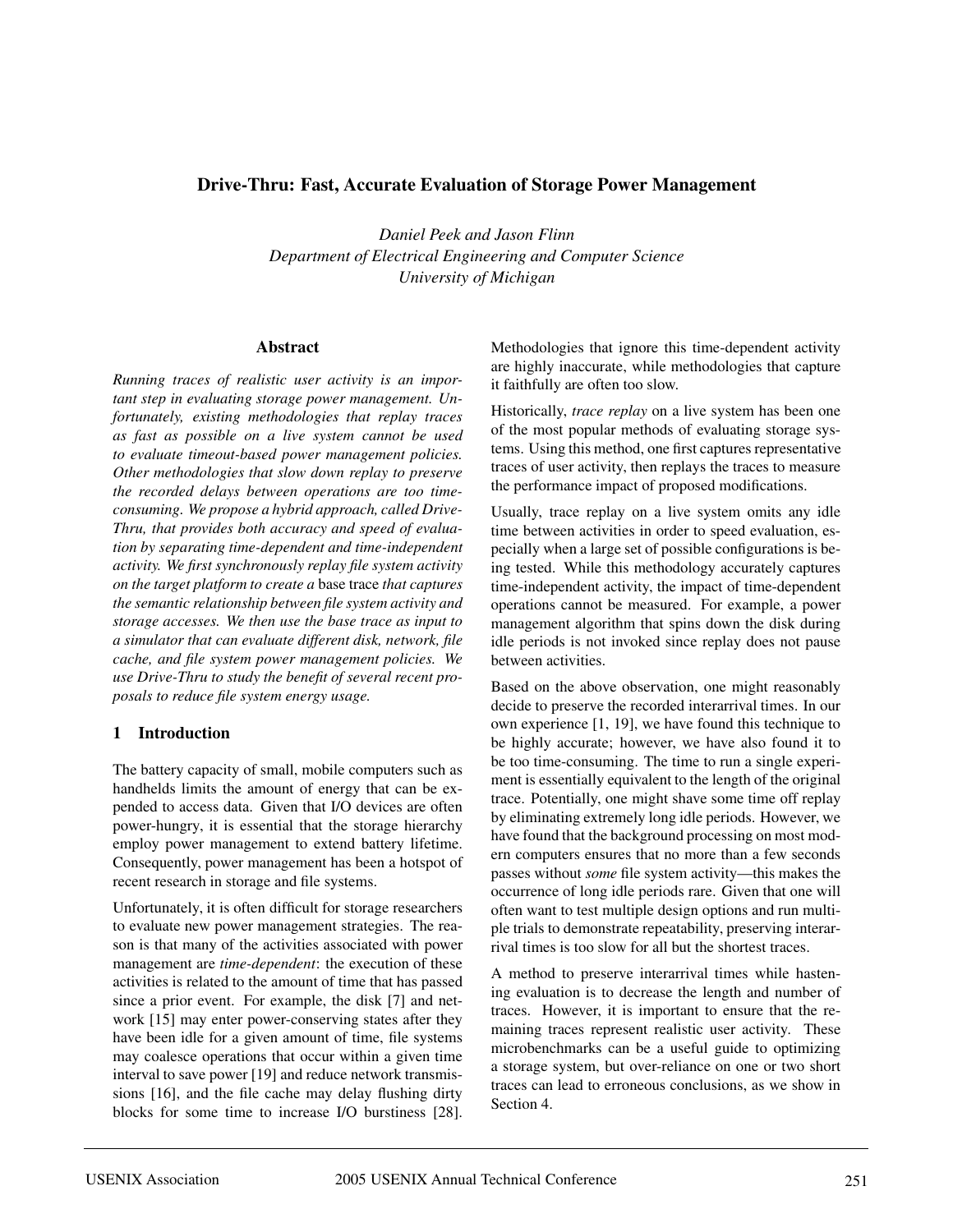A final alternative is simulation. While discrete-event simulators [5, 30] are often used to model disks, the majority of power management algorithms are implemented in other layers of the storage hierarchy (e.g. in the device driver, the file cache, and the file system). Accurate simulation of storage power management requires that the simulator capture all layers. Thus, the complexity of developing an accurate storage hierarchy simulator is a significant drawback of this approach. For instance, the implementation of these layers (i.e. the VFS layer, ext2, and the IDE driver) in the Linux 2.4 kernel comprises over 50,000 lines of source code. Even after a simulator is developed, careful testing is required to ensure that it is bug-free and that it faithfully replicates the behavior of the simulated system. Finally, substantial simulator modifications may be needed in order to evaluate new operating systems or file systems; even minor version changes to these software layers may invalidate simulation results. One might possibly use a whole system simulator [23] that can run the entire operating system within the simulator and perform trace replay on top of it. However, substantial portability issues will still arise due to the diversity of hardware platforms seen in mobile computing today; one may potentially have to develop several complex simulators to examine behavior on all target platforms.

All of the above methodologies have different strengths, but no single methodology is fast, accurate, and portable. We therefore propose a new methodology, Drive-Thru, that combines the best features of trace replay on a live system and simulation by separating time-dependent and time-independent activity. Time-independent operations, such as the mapping of file system operations to disk accesses and the determination of which requests hit in the file cache, are captured through trace replay. The output of the replay is a *base trace* that captures the semantic relationship between file system operations and disk requests. The base trace is used as input to a simulator that models only time-dependent behavior such as disk spin-down and the delayed writes of dirty cache blocks. Our validation of Drive-Thru shows that it is over 40,000 times faster than a trace replay on a live system that preserves request interarrival times. At the same time, Drive-Thru's estimates for the ext2 file system are within 5% of the measured filesystem delay and within 3% of the measured file system energy consumption. Further, since our simulator need not model complex timeindependent behavior, Drive-Thru is highly portable currently, our simulator is only 914 lines of source code.

As we discuss further in Section 8, the success of this approach rests on two assumptions: first, that we can cleanly separate time-dependent behavior from timeindependent behavior, and second, that most of the complexity of the storage hierarchy is time-independent.

We have used Drive-Thru to perform a detailed case study of storage power management policies. We concentrate on power management optimizations that require no application modification. For local file systems, we find that a policy that writes dirty data to disk before spin-down yields significant energy reductions, but that increasing the Linux age buffer parameter beyond 30 seconds does not have a large enough benefit to offset the increased danger of data loss. We also note that operating systems should be careful not to set age\_buffer to a value that is close to the spin-down time of the hard drive. We find substantially different behavior for a network file system. The policy of writing dirty data before using a network power saving mode *increases* energy usage. Further, writes need be delayed only 2 seconds for energy-efficiency; almost no additional energy reduction is realized by delaying writes further.

We begin with a description of the design and implementation of Drive-Thru. Section 3 evaluates the speed and accuracy of our methodology. Section 4 and Section 5 present case studies of power management strategies for a local and a network file system, respectively. Section 6 applies the results of these case studies to optimize an existing file system. After discussing related work and Drive-Thru's limitations, we conclude.

#### **2 Drive-Thru: design and implementation**

## **2.1 Overview**

Figure 1 shows an overview of the Drive-Thru methodology. We begin with a pre-recorded trace of file system activity that captures POSIX operations such as mkdir, open, and unlink, as well as the time at which each operation occurred. Such traces may be found in the public domain [16]; alternatively, we have built a trace capture tool that allows us to record our own.

It is important to note that block-level traces that record disk accesses are insufficient for our purpose. A blocklevel trace does not capture enough semantic information to reason about how power management at higher layers of the system will affect performance and energy usage. Each disk trace captures one particular file system and cache behavior, so considering alternative behaviors is infeasible. For instance, if dirty blocks can reside in the file cache for up to 30 seconds, then two writes to the same block 20 seconds apart are coalesced into a single disk write. By examining only the disk trace, one cannot determine that two writes rather than one would occur if the write-back delay is reduced to 15 seconds.

As described in Section 2.2, we first replay each file system trace on the target platform, operating system, and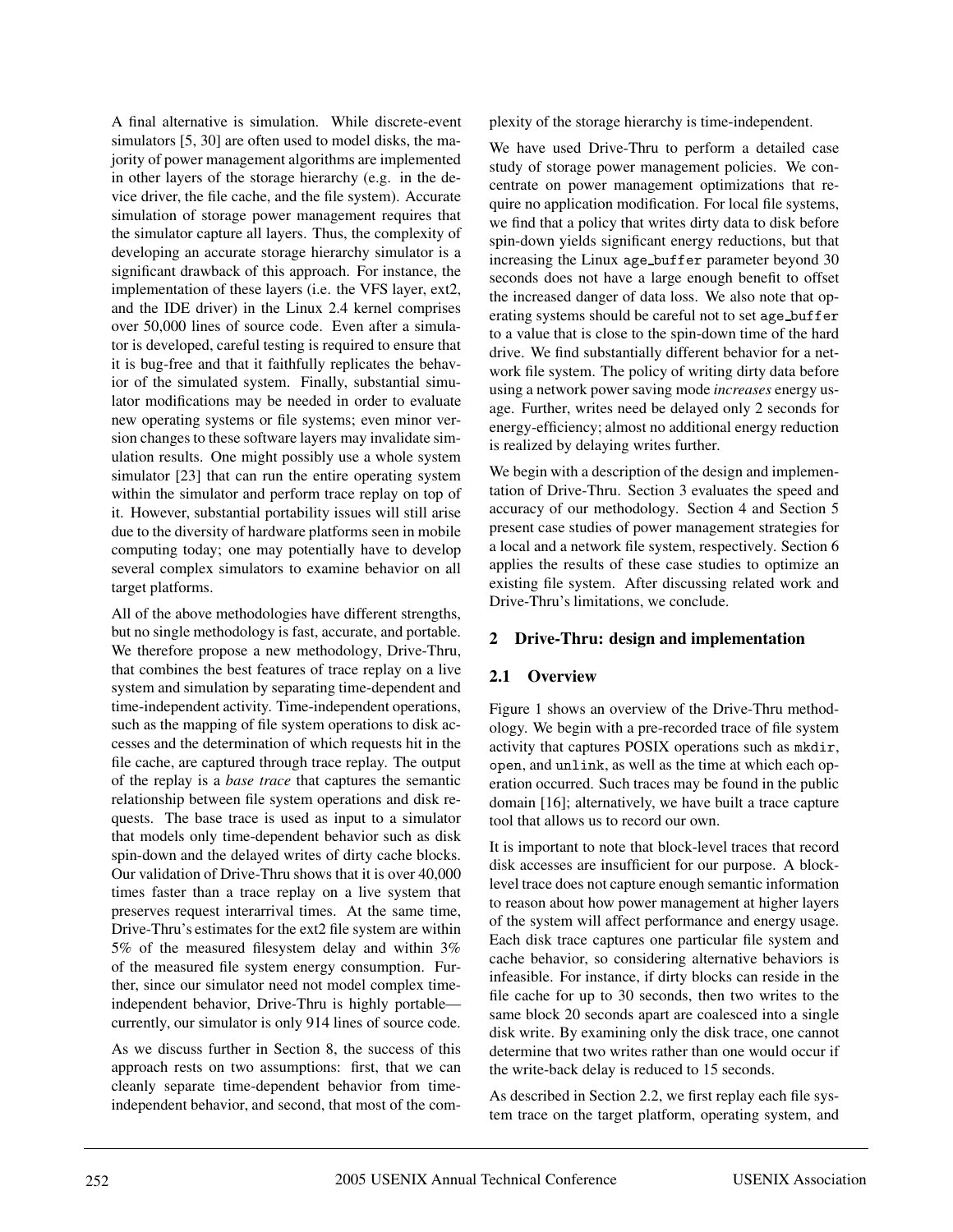

**Figure 1**. Drive-Thru overview

file system. The trace replay tool records the time when each file system operation begins and ends in the *replay log*. Simultaneously, we also generate a low-level *access log* that records each I/O access during the trace. After each POSIX operation completes, the trace replay tool ensures that all modifications have been reflected to storage (e.g. by using the sync system call) and then immediately begins the next operation. Reflecting modifications to storage immediately allows us to associate each I/O access with the POSIX operation that caused it. Because we omit recorded idle time, the base trace is generated in much less time than it took to record the original trace.

The next step, described in Section 2.3 is to merge the original trace, the access log, and the replay log into a *base trace* that captures the semantic relationship between high-level file system operations and low-level accesses. This relationship reveals time-independent behavior such as how a particular file system lays out its data on disk and which accesses hit in the file cache. The base trace is input to the Drive-Thru simulator, which models time-dependent behavior.

Drive-Thru simulates time-dependent activity at each layer of the hierarchy. For example, at the file system

layer, it models queuing behavior in distributed file systems such as Coda [14] and BlueFS [19] where file operations are delayed before being sent over the network to the file server. At the file cache layer, the simulator models the coalescing of block writes due to delayed writeback of dirty blocks. At the device driver layer, the simulator models specific power management algorithms such as disk spin-down [7] or the use of 802.11b's Power Saving Mode (PSM) [11].

As described in Section 2.4, the Drive-Thru simulator delays, eliminates, and coalesces I/O accesses depending upon the specific power-management algorithms specified at each layer of the storage hierarchy. Each resulting I/O access is then passed to a device-specific simulator that models network or storage. For disk simulation, we use Dempsey [30], a modified version of DiskSim [5] that simulates both time and energy. For network simulation, we use a custom 802.11b simulation module. As output, Drive-Thru gives the expected time and energy to replay the trace on the target platform. By changing the parameters of the Drive-Thru simulator, one can quickly investigate alternative file system, cache, and device power management strategies.

## **2.2 Replay**

The Drive-Thru file system trace replay tool runs on the target platform for evaluation. It replays operations recorded in the trace sequentially and forces all dirty data to storage before beginning each new operation. Since all file system operations issued by the replay tool are POSIX-compliant, the replay tool is portable; i.e., it can be run on any POSIX platform.

During replay, we record disk accesses using a modified ide-disk Linux kernel module. The module generates a disk access log that records the start time, completion time, starting sector, length, and type (read or write) of every access. The module writes this data to a 1 MB kernel buffer that is read by a user-level program through a pseudo-device after the trace is complete.

We employ a similar strategy to monitor network accesses made by distributed file systems. We modify the file system's remote procedure call (RPC) package to record the start time, completion time, size, and type (read or write) of each RPC. This information is written to a network access log—on the iPAQ platform, this log is stored in RAM.

# **2.3 Generating the base trace**

As shown in Figure 2, we merge the original file system trace, the replay log, and the access log(s) to generate a *base trace*. The base trace preserves the interarrival times between file system operations that were captured in the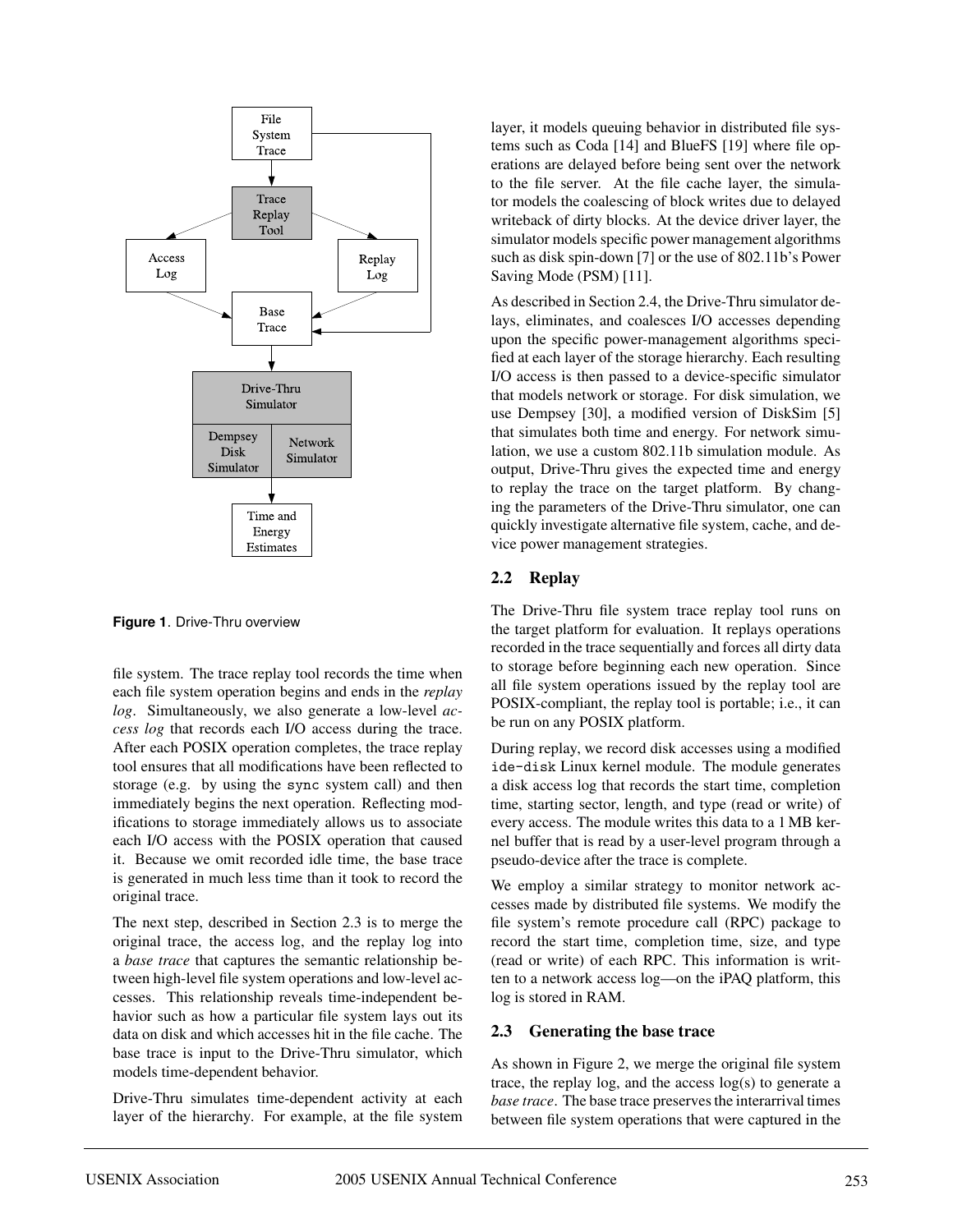| File System Trace | Replay Log    | Access Log                                               | <b>Base Trace</b>                                                        |
|-------------------|---------------|----------------------------------------------------------|--------------------------------------------------------------------------|
| Stat (file1)      | Stat (file1)  | Read (sector 16, length 8)                               | Stat (file1)<br>Read (sector 16, length 8)                               |
| Sleep $(5 s.)$    |               |                                                          | Sleep $(5 s.)$                                                           |
| Chmod (file2)     | Chmod (file2) | Write (sector 80, length 8)                              | Chmod (file2)<br>Write (sector 80, length 8)                             |
| Open (file3)      | Open (file3)  | Read (sector 96, length 8)<br>Read (sector 48, length 8) | Open (file3)<br>Read (sector 96, length 8)<br>Read (sector 48, length 8) |
| Stat (file1)      | Stat (file1)  |                                                          | Stat (file1)                                                             |

**Figure 2**. Example of generating a base trace

original file system trace—this is shown by the sleep record in the trace in Figure 2.

For each file system operation, the base trace shows the disk and/or network accesses generated by executing each operation on the target platform. Because the trace replay tool executes each operation sequentially and ensures that all dirty data is flushed before it begins the next operation, each storage access will overlap with exactly one file system operation (although a single file system operation may overlap several storage accesses). This methodology makes clear the semantic relationship between file system operations and disk and network accesses.

As shown in Figure 2, the base trace captures the relationship between the file system trace and the access trace—this shows time-independent behavior such as how the file system lays out its data on disk and which blocks hit in the file cache. Because the base trace already captures this behavior, the Drive-Thru simulator need only simulate time-dependent operations.

## **2.4 The Drive-Thru simulator**

Using the base trace as input, the Drive-Thru simulator calculates the time and energy that it would take to run the file system trace on the target platform had interarrival times been preserved during trace replay. Drive-Thru uses discrete-event simulation to model three layers of the storage hierarchy: the file system, the file cache, and device power management. At each layer, the simulator modifies the stream of I/O accesses seen in the base trace. Based upon the time-dependent behavior specified, the simulator:

- *Delays I/O accesses.* Disk or network accesses are often delayed to save power. For example, on the Hitachi 1 GB microdrive, once the drive enters its standby mode, the next access is delayed approximately 800 ms [10]. Similarly, a transition between power modes on a 802.11b network interface delays accesses for several hundred milliseconds until the transition completes [1]. At the file system and cache layers, write accesses are often delayed to improve performance or save power. Based on the behavior specified, the Drive-Thru simulator may delay accesses at each layer of the storage hierarchy. This can result in reordering of accesses (e.g. if writes are delayed but reads are not).
- *Eliminates I/O accesses.* A delayed access may be obviated entirely by a subsequent file system operation, in which case the simulator eliminates it. For example, the age buffer parameter specifies how long a dirty block may remain in the file cache until it is written to storage. If a write operation creates a dirty block that is overwritten by a subsequent write operation within age buffer seconds, only one disk access will result. In this case, the simulator eliminates the first disk write upon seeing the second write. Similarly, the Coda file system delays sending operations to the file server for up to 300 seconds in write-disconnected mode [16]. If two operations that cancel each other are performed within this period, neither is sent over the network. The simulator would therefore eliminate all network accesses associated with the two operations.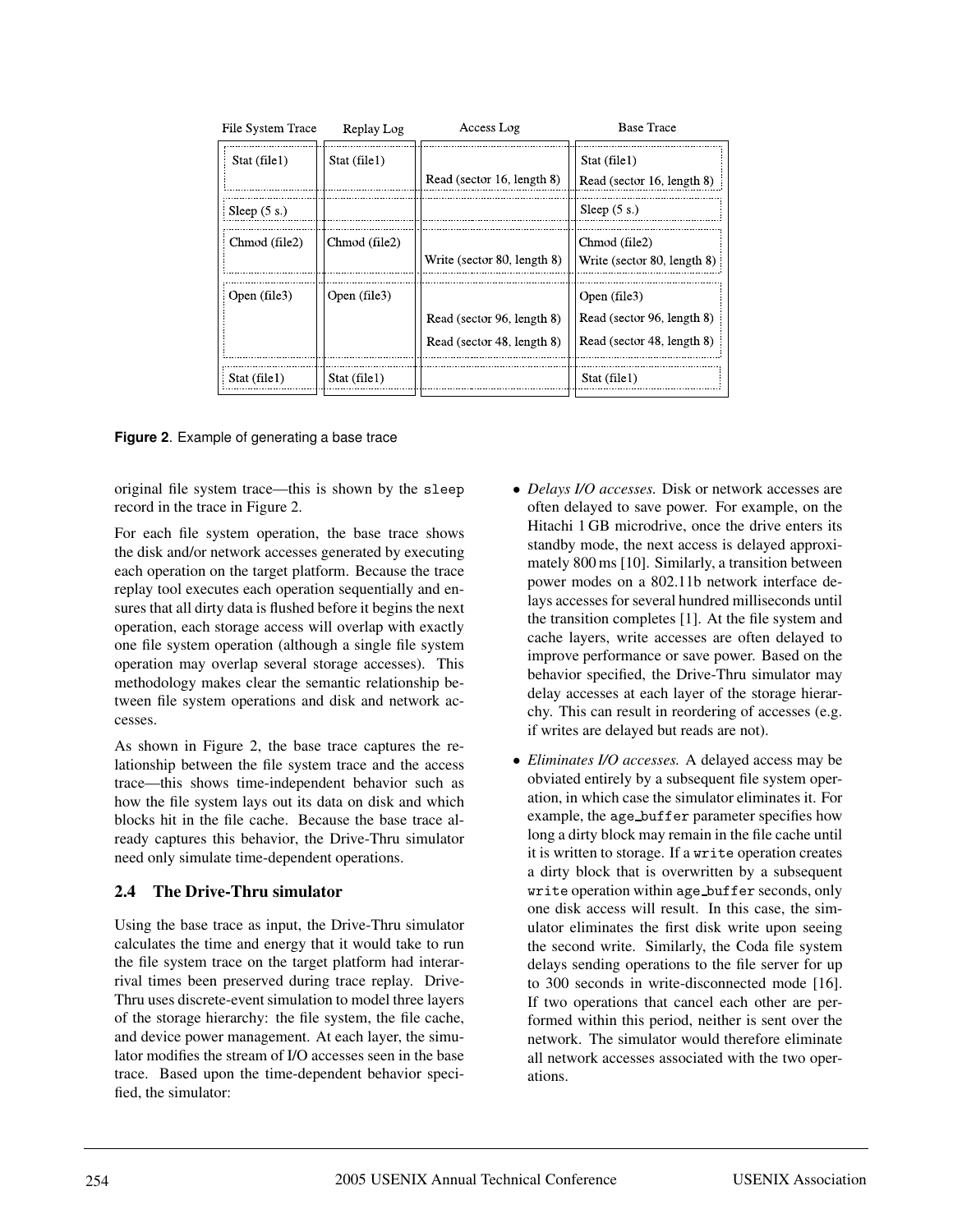• *Coalesces I/O accesses.* Two discrete I/O accesses may be merged into a single large access. For example, two writes to adjacent disk sectors can be merged into a single write to two sectors. Similarly, the Blue file system aggregates RPCs that modify data in order to save power [19]. Thus, for BlueFS, our simulator coalesces multiple small network accesses into a larger access whose size is the sum of the sizes of the smaller RPCs.

After the Drive-Thru simulator accounts for timedependent behavior in the file system, file cache, and device power management layers, it hands the resulting accesses off to a device-specific simulation module to model the time and energy needed to perform the network and disk accesses. For disk simulation, we use the Dempsey simulator [30] developed by Zedlewski et al. For network simulation, we use our own custom module that models 802.11b behavior.

Dempsey is a discrete-event simulator based on DiskSim [5] that estimates the time and energy needed to perform disk accesses. Dempsey calculates when each disk access will complete based upon a detailed characterization of the drive. At the end of simulation, Dempsey reports the total energy used by the drive. Drive-Thru adds this value to its calculated energy usage for the network and the rest of the system to derive the total energy usage of the mobile computer.

The network simulator takes as input the measured latency and bandwidth between the mobile computer and file server, as well as a model of packet loss. The network simulator currently models three power management strategies: the Continuous Access Mode (CAM) and Power-Saving Mode (PSM) defined by the 802.11b standard [11], as well as Self-Tuning Power Management (STPM) [1], an adaptive strategy that toggles between CAM and PSM depending upon the observed network access patterns. The network module calculates the time and energy used to perform each RPC based upon a characterization of the network card that includes the power needed to transmit and receive data in each mode as well as the time and energy cost of switching between CAM and PSM. At the end of simulation, the module reports the total energy used by the network.

## **3 Validation**

We validated Drive-Thru by comparing its time and energy results to those obtained through a trace replay on a live system that preserves request interarrival times.

## **3.1 Methodology**

We evaluated Drive-Thru on an HP iPAQ 3870 handheld running the Linux 2.4.19-rmk6 kernel. The handheld has a 206 MHz StrongArm processor, 64 MB of DRAM and 32 MB of flash. We used a 1 GB Hitachi microdrive [10] and a 11 Mb/s Cisco 350 802.11b network card in our experiments. The Hitachi microdrive uses the adaptive ABLE-3 controller that spins down the disk to save power. Empirical observation of its behavior reveals that the microdrive spins down once it has been idle for approximately 2 seconds.

We measured operation times using the gettimeofday system call. Energy usage was measured by attaching the iPAQ to an Agilent 34401A digital multimeter. We removed all batteries from the handheld and sampled power drawn through its external power supply approximately 50 times per second. We calculated system power by multiplying each current sample by the mean voltage drawn by the mobile computer — separate voltage samples are not necessary since the variation in voltage drawn through the external power supply is very small. We calculated total energy usage by multiplying the average power drawn during trace replay by the time needed to complete the trace. The base power of the iPAQ when idle with no network or disk card inserted is 1.4 Watts. If we had turned off the screen, the iPAQ would have used only 0.9 Watts.

We used file system traces from two different sources. The first four in Figure 3 were collected by Mummert et al. at Carnegie Mellon University [17] from 1991 to 1993. The remaining traces are NFS network traces collected by Kim et al. at the University of Michigan in 2002 [13]. Because it would be too time consuming to replay each trace in its entirety, we selected segments approximately 45 minutes in length from a subset of these traces.

We first replayed each segment on the iPAQ, preserving operation interarrival times and measuring the time and energy used to complete each trace. We then compared the measured results with Drive-Thru's estimates. However, we note that the majority of time spent during trace replay is due to recreation of interarrival time rather than file system activity. A reasonable metric of accuracy may therefore be how well Drive-Thru estimates the non-idle time in the trace. We calculate this *file system time* by subtracting the idle time from the total trace time; this metric reflects the additional delay added by the file system. We also calculate *file system energy*, which is the amount of additional energy consumed by file system activity during trace replay. To generate this value, we subtract the product of the handheld's idle power and the idle time from the total energy used to replay the trace.

## **3.2 Local file system results**

We began by evaluating how accurately Drive-Thru estimates the time and energy needed to replay traces on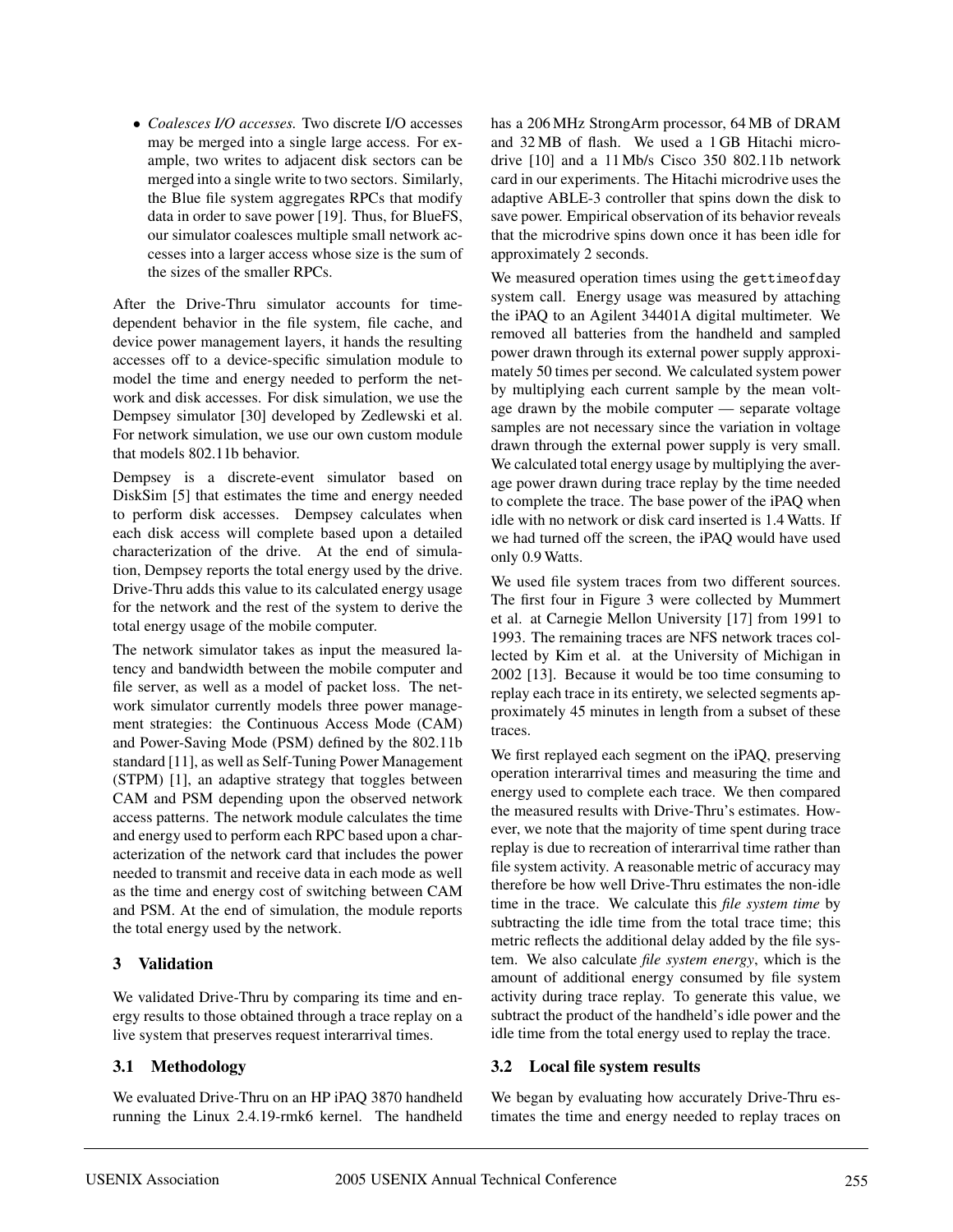|                  | Number  | Length  | Update | Working  |
|------------------|---------|---------|--------|----------|
| Trace            | of Ops. | (Hours) | Ops.   | Set (MB) |
| Purcell          | 87739   | 27.66   | 6%     | 252      |
| Messiaen         | 44027   | 21.27   | 2%     | 227      |
| Robin            | 37504   | 15.46   | 7%     | 85       |
| <b>Berlioz</b>   | 17917   | 7.85    | 8%     | 57       |
| NFS <sub>2</sub> | 39074   | 24.00   | 28%    | 21       |
| <b>NFS15</b>     | 34188   | 24.00   | 16%    |          |

This figure shows the file system traces used in our evaluation. Update operations are those that modify data. The working set is the total amount of data accessed during a trace.

**Figure 3**. File traces used in evaluation

Linux's ext2 file system. Figures 4(a) and 4(b) compare the measured time and energy to replay traces on ext2 with Drive-Thru's estimates. For the Purcell trace, we vary Linux's file cache write-back delay (age buffer) from 15 to 60 seconds; all other segments were replayed with the default 30 second value. As can be seen, Drive-Thru's estimates of total replay time and energy are extremely accurate—on average, they are within 0.10% of the measured time to execute each trace and within 0.21% of the measured energy.

As shown in Figures 4(c) and 4(d), Drive-Thru still maintains excellent accuracy when only file system time and energy are considered. Drive-Thru's estimates are, on average, within 5% of the measured file system time and within 3% of the measured file system energy usage.

## **3.3 Network file system results**

We next validated Drive-Thru using a network file system in which data is stored on a remote server rather than local disk. For this purpose, we used the Blue file system [19], a distributed file system developed at the University of Michigan. One reason that we chose BlueFS for this study is that it has been designed from the start with energy-efficiency as a goal; consequently, BlueFS has been shown to use much less energy than other distributed file systems. BlueFS stores the primary replica of each file system object on a network file server. Further, it can optionally cache second-class replicas on local and portable storage devices. However, for this particular case study, we allow BlueFS to use only the remote file server so as to isolate the performance of Drive-Thru for network storage.

BlueFS issues remote procedure calls (RPCs) to the network server in a manner similar to NFS [18], e.g. each RPC roughly corresponds to an individual VFS operation. BlueFS queues RPCs that modify data for up to 30 seconds before sending them to the server. On the iPAQ, BlueFS also flushes the outgoing queue if the size of queued data exceeds 11.25 MB. If the queue size exceeds 15 MB, new file system operations are blocked until some operations are sent to the server. When sending queued operations to the server, BlueFS coalesces RPCs into aggregate RPCs of up to 1 MB. We modeled this time-dependent behavior in the Drive-Thru simulator with 44 lines of source code.

In Figures  $4(e-h)$ , we show the accuracy of Drive-Thru's estimates for the Purcell and NFS15 traces. For each trace, we examine behavior using 802.11b's CAM and PSM modes [11], as well as the adaptive STPM policy [1]. On average, Drive-Thru's estimates are within 0.86% of measured values for total time and within 0.90% for total energy. When we remove idle time from consideration, Drive-Thru's estimates are, on average, within 13% for file system time and within 7% for file system energy usage.

Why is Drive-Thru less accurate for network file systems than for local disk file systems? Partially, this is because network accesses are inherently more variable (as can be seen by the larger error bars in the measured results for network accesses in Figure 4). Also, we do not yet model the storage hierarchy of the network file server. Finally, we might be able to improve Drive-Thru's estimates by replacing our simple network simulator with one that is more accurate [12, 26].

# **4 Case study: local file system**

# **4.1 Methodology**

Using Drive-Thru, we quantified the benefit of several recent proposals that modify file cache behavior in order to reduce energy consumption. We selected for our study only proposed modifications that could easily be implemented in current commodity operating systems. As a consequence, none of the proposals we selected require changes to existing application source code.

The three modifications that we studied were:

- *Flush on write.* Whenever any single dirty cache block is written to disk, write all dirty cache blocks. This modification was proposed by Weissel et al. [28], who referred to it as the "write back all buffers" strategy. Papathanasiou and Scott also propose to write all dirty blocks in their energyefficient prefetching work [21].
- *Flush on spin-down.* Before the disk is spun down to save power, write all dirty blocks in the cache to disk. Weissel [28] first proposed this strategy, referring to it as "Update on shutdown".
- *Increasing age buffer.* This allows a dirty block to reside in the cache for a longer period of time. The default Linux age buffer value is 30 seconds. Weissel et al. [28] increased this value to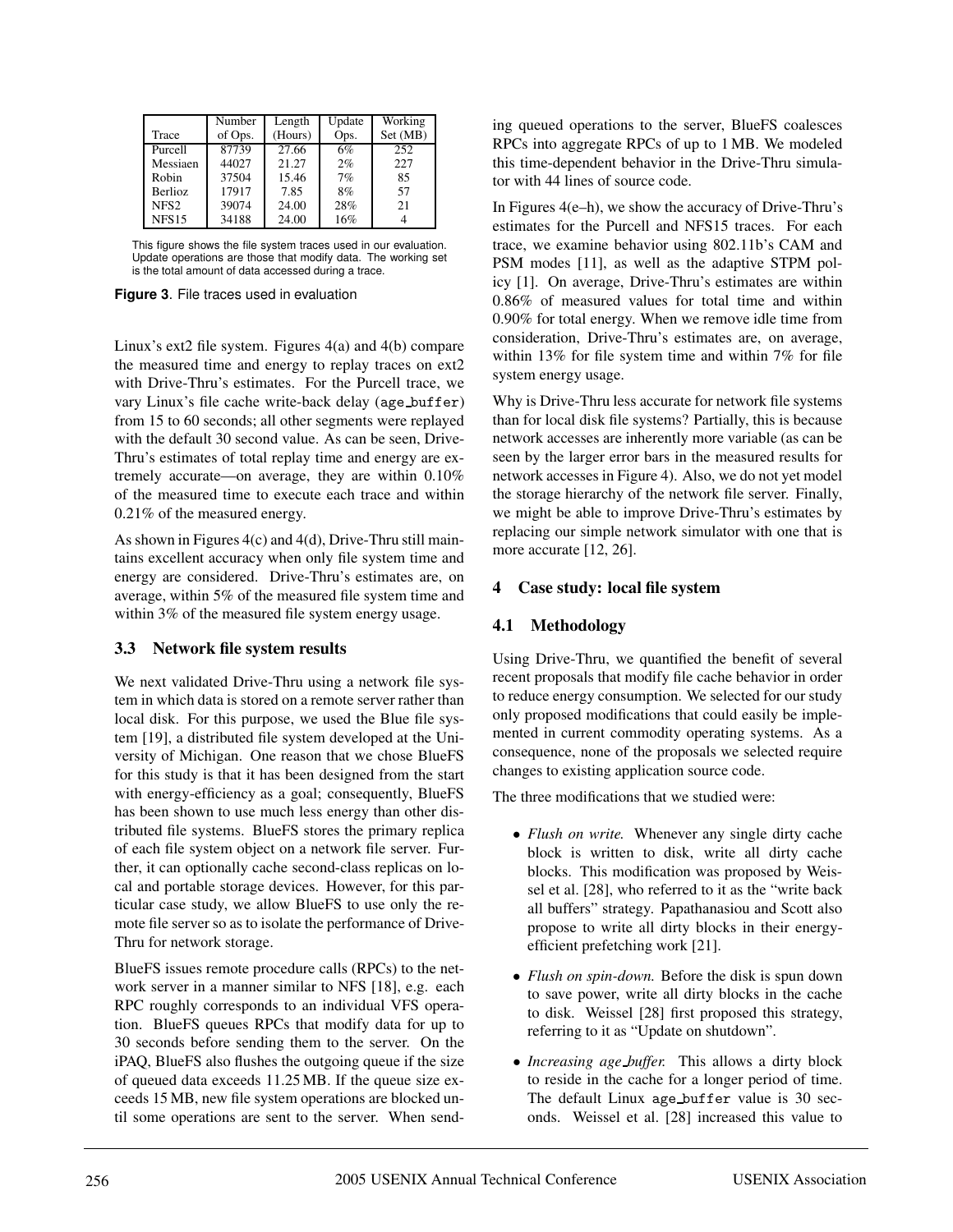

The left column validates Drive-Thru for a local file system by comparing its time and energy estimates with measured results for ext2. The right column validates a network file system by comparing results for BlueFS. File system time and energy are metrics that reflect the overhead of the file system. Each bar is the mean of three trials, with error bars giving the value of the lowest and highest trial. Note that the scales are different between the two columns due to the larger overhead of network file systems.

**Figure 4**. Drive-Thru validation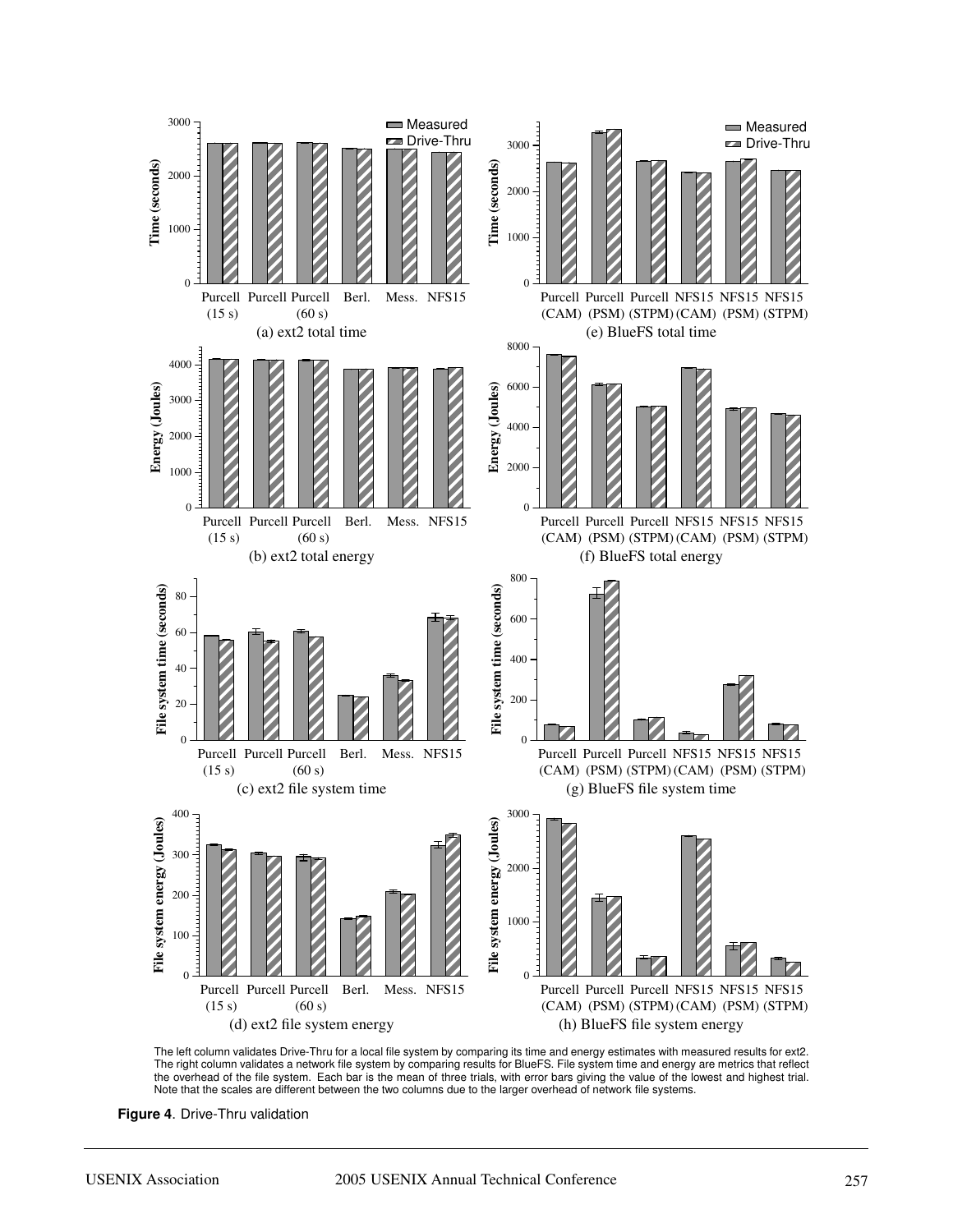

Each graph shows the results of implementing the three cache management policies described in Section 4.1 for the ext2 file system. We show only energy results since the policies studied had negligible performance impact. Note that the scales are different in each graph. In most graphs, the "Flush on Spin-down" and "Flush on Both" lines overlap and thus appear to be only a single line. Similarly, the "Default" and "Flush on Write" lines overlap in some graphs such as 5(e).

**Figure 5**. Results from local file system case study

60 seconds in their work. Papathanasiou [21, 22] also increased this value to 60 seconds (or longer in some cases). In our own work [1], we have proposed a similar strategy that delays writes as long as possible for data that is replicated elsewhere.

We used Drive-Thru to assess the potential benefit of each strategy for the ext2 file system on the iPAQ de-

scribed in Section 3. We used the six full-length file traces shown in Figure 3. We examined the four combinations of enabling or disabling *flush on spin-down* and *flush on write*, while varying age\_buffer from 0-60 seconds. Note that age buffer only controls the eligibility of dirty blocks to be written from the Linux cache; the updated thread that actually writes the data wakes up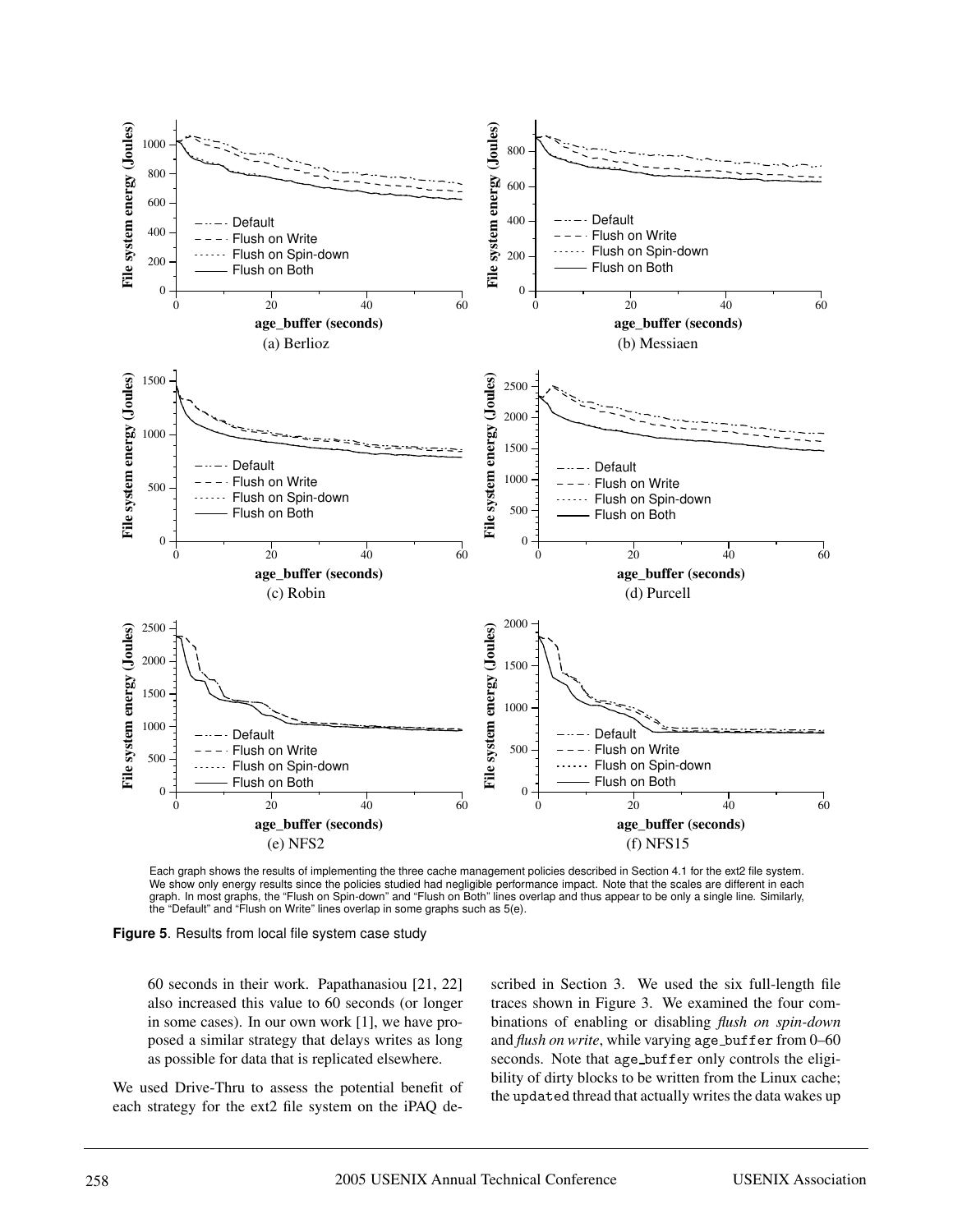every interval seconds. By default, age buffer is set to 30 seconds and interval is set to 5 seconds (meaning that a dirty block may actually reside in the cache for up to 35 seconds before flushing starts). As we varied age buffer, we also varied interval to preserve the default 6:1 ratio.

## **4.2 Results**

As can be seen in Figure 5, both the *flush on spin-down* and the *flush on write* policies are effective in reducing energy usage for almost every trace. However, the *flush on write* policy is less effective; in the NFS2 trace, for example, its energy usage is essentially equivalent to the default Linux cache management policy. Interestingly, for all six traces, the *flush on spin-down* policy alone saves almost the same amount of energy as the combination of the two policies. Examination of the detailed results shows that if the cache is flushed on spin-down, the *flush on write* mechanism is almost never used as long as the value of age buffer is larger than a few seconds. Essentially, it is rare for read operations to constantly keep the disk spinning long enough for the *flush on write* policy to take effect.

Across all six traces, *flush on spin-down* reduces file system energy usage by an average of 11%. Since *flush on spin-down* is relatively easy to implement and because it requires no application modification to be effective, we recommend that the policy be added to commodity operating systems such as Linux.

We were surprised to see that increasing age\_buffer beyond the Linux default of 30 seconds has little effect on energy consumption. On average, increasing age buffer from 30 to 60 seconds reduces file system energy usage by only 8% (assuming *flush on spin-down* is implemented). Increasing the value to more than 60 seconds does not significantly decrease energy usage further. Intuitively, the effect is minimal because the distribution of disk accesses is such that few interarrival times fall between 30 and 60 seconds. Unlike the other two policies, increasing age buffer has a substantial downside because it increases the window during which data may be lost due to system crash. Therefore, we recommend that age buffer be left unchanged unless storage energy usage is an overriding concern.

Close examination of the trace results revealed a feature that we did not predict. In Figure 5(d), the default Linux cache policy experiences a peak in energy consumption when age buffer is set to 2 seconds. This peak exists in all other traces, although it is not particularly pronounced in some. In addition to using Drive-Thru, we have also confirmed the existence of this peak experimentally.

By studying Drive-Thru trace results, we determined that this peak occurs when age buffer is set to a value



This shows the results of implementing the three cache management policies described in Section 4.1 on the energy needed to download a 37 MB file and store it on disk.

**Figure 6**. Results from download microbenchmark

that closely approximates the disk spin-down timeout. In all of our traces, reads and writes tend to be clustered together due to the bursty nature of file system accesses [27]. For each cluster, the disk spins up to service the read requests, then spins down immediately before updated writes back dirty cache blocks modified by operations in the cluster. The disk must then spin up to service updated writes; it also remains in a high-power state for another two seconds before spinning down again. Note that use of the *flush on spindown* avoids this peak because it writes dirty blocks to the cache before the first spin-down operation. To avoid this behavior, we recommend that the operating system set the disk spin-down threshold to a value different from age buffer (or else, implement *flush on spin-down*).

Calculating time and energy estimates using Drive-Thru requires two steps: the generation of the base trace, followed by the execution of the simulator. When comparing the speed of Drive-Thru to traditional trace replay, the worst-case comparison is when Drive-Thru is only used to generate a single data point. For the six traces that we studied, Drive-Thru was 158–614 times faster than trace replay for this task. Further, for the entire case study, we only needed to generate the base trace once for each file system trace. This means that the effort to generate the base trace is amortized over many runs of the simulator. In fact, if we were to generate the results in this study using trace replay, it would have taken over 40,000 times longer than the time required using Drive-Thru. Put in raw terms, we can generate all the results in this case study in less than 45 minutes using Drive-Thru; the same results would take over 3 years to generate using trace replay on a live system.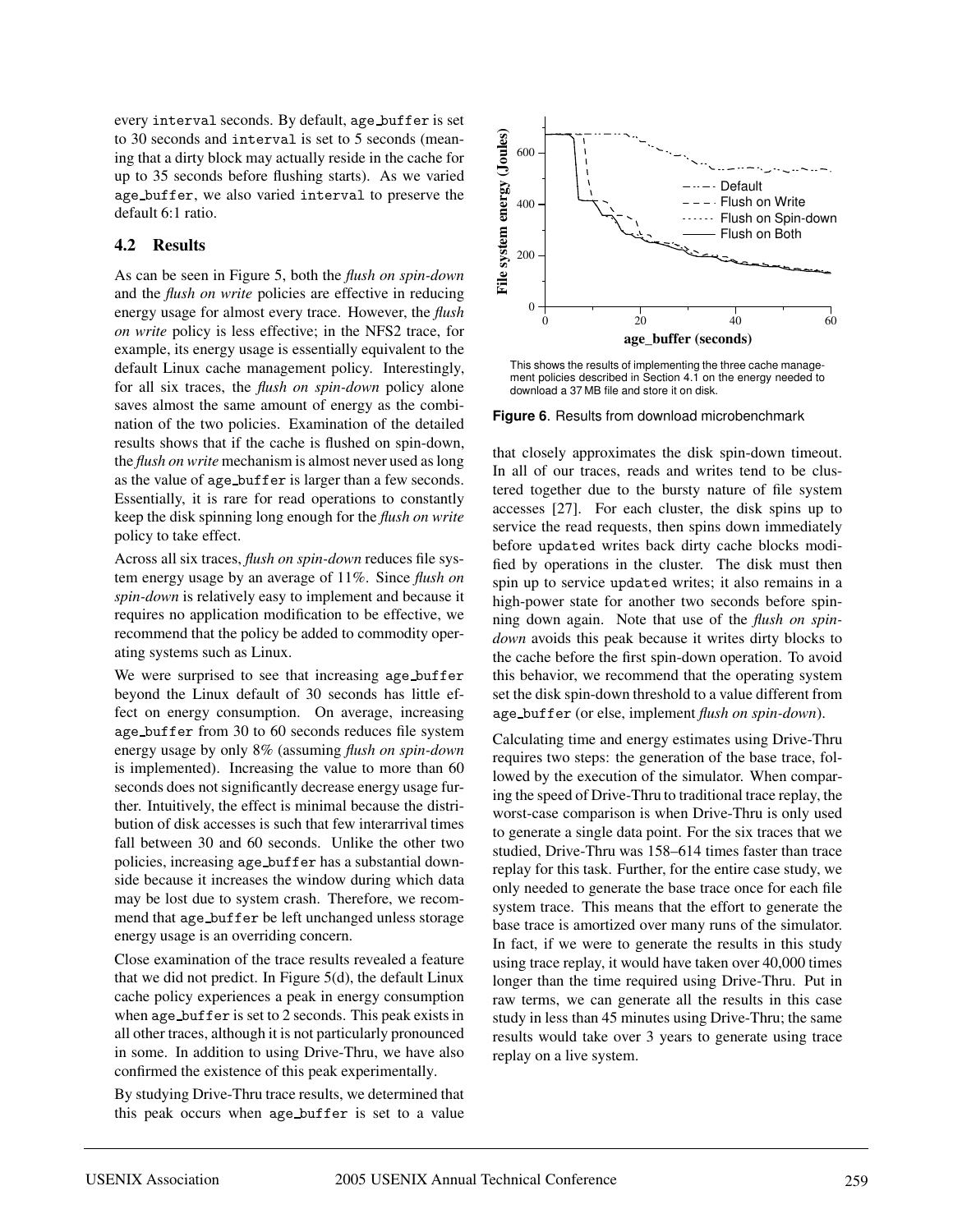#### **4.3 The danger of microbenchmarks**

Seemingly, our results for ext2 contradict previous results reported in the literature that show greater benefit for these cache management strategies. We believe that both measurements are accurate, but that the difference between the two results shows the danger of overreliance on microbenchmarks. We tried to confirm this by replicating one experiment [8] where data is downloaded to a mobile computer and stored on local disk. In our experiment, we download a 37 MB file over the iPAQ serial port and write it to the microdrive. The download rate over the serial link is approximately 8 KB/s.

We first generated a base trace by running the download application. We then used Drive-Thru to produce the results shown in Figure 6. Note that both *flush on spin-down* and *flush on write* produce substantially larger energy savings for this microbenchmark (61% and 62% respectively). Once these policies are implemented, increasing age buffer from 30 to 60 seconds yields a 37% reduction in energy usage.

Although these results are substantially more impressive than those that are generated when we apply the policies to our file traces, we believe that the two sets of results are consistent. Some applications captured in the file system trace may well have access patterns that yield benefits similar to the download microbenchmark. However, there may be many other applications using the file system for which the policies under study are considerably less effective.

We also believe that these results demonstrate the primary benefit of Drive-Thru: because evaluation is dramatically faster using our methodology, it is possible to evaluate new storage power management policies on a much wider set of data. As the scope of data used for validation increases, the danger that results reflect a particular feature of the workload is diminished.

## **5 Case study: network file system**

## **5.1 Methodology**

We next examined how well the policies studied in the previous section translate to a network file system. In this study, we use BlueFS, described previously in Section 3.3. As before, we do not allow BlueFS to use local storage so as to isolate the effect of network storage.

Recall that 802.11b defines a high-performance Continuous Access Mode (CAM) and a low-power Power-Saving Mode (PSM). The STPM policy used by BlueFS adaptively switches between these two modes depending upon observed network traffic [1]. In these experiments, it switches to CAM before beginning the third consecutive foreground RPC received within a short time window, and it switches to PSM after the network interface is idle for 300 ms. In the context of BlueFS and STPM, we therefore define the three policies studied as:

- *Flush on write.* Whenever any single RPC containing a modification is sent to the server, all queued modifications are also sent to the server.
- *Flush on PSM*. Before the network card is placed in PSM to save power, all queued modifications are sent to the server. This is the network equivalent of *flush on spin-down*.
- *Increasing queue delay.* This allows a modification to be queued by the file system for a longer period of time. This is the BlueFS equivalent of age buffer. By default, BlueFS sets queue delay equivalent to Linux's default age buffer of 30 seconds.

We used Drive-Thru to assess the potential benefit of each strategy for BlueFS running on the iPAQ described in Section 3. We again used the six full-length file traces shown in Figure 3. However, since the results of the study for all six traces were essentially equivalent, we show results for only two traces in Figure 7.

# **5.2 Results**

Comparing Figures 5 and 7, it is immediately apparent that the three policies under study have a markedly different effect on the network file system than they do on the local disk file system. The *flush on PSM* policy appears to have a slight negative effect, increasing file system energy usage for all values of queue delay greater than a few seconds. The *flush on write* policy has no noticeable impact, using essentially the same energy as the default policy. We have also observed that neither policy has a significant effect on trace replay time.

We believe that the observed difference in effectiveness is due to the difference between disk and network power management. While a disk is spun-down to save power, no data may be read from the drive; it must therefore spin up to service any write request that it receives. In contrast, when the network interface is in PSM, it can still transmit and receive data. While the latency of each RPC increases in PSM, the energy usage does not. Since write RPCs are asynchronous (i.e. they are sent by a background thread), STPM can (and does) leave the network interface in PSM while they are sent and received. Because write RPCs can efficiently be serviced in PSM, it is not necessary to flush them from the queue before transitioning the network card.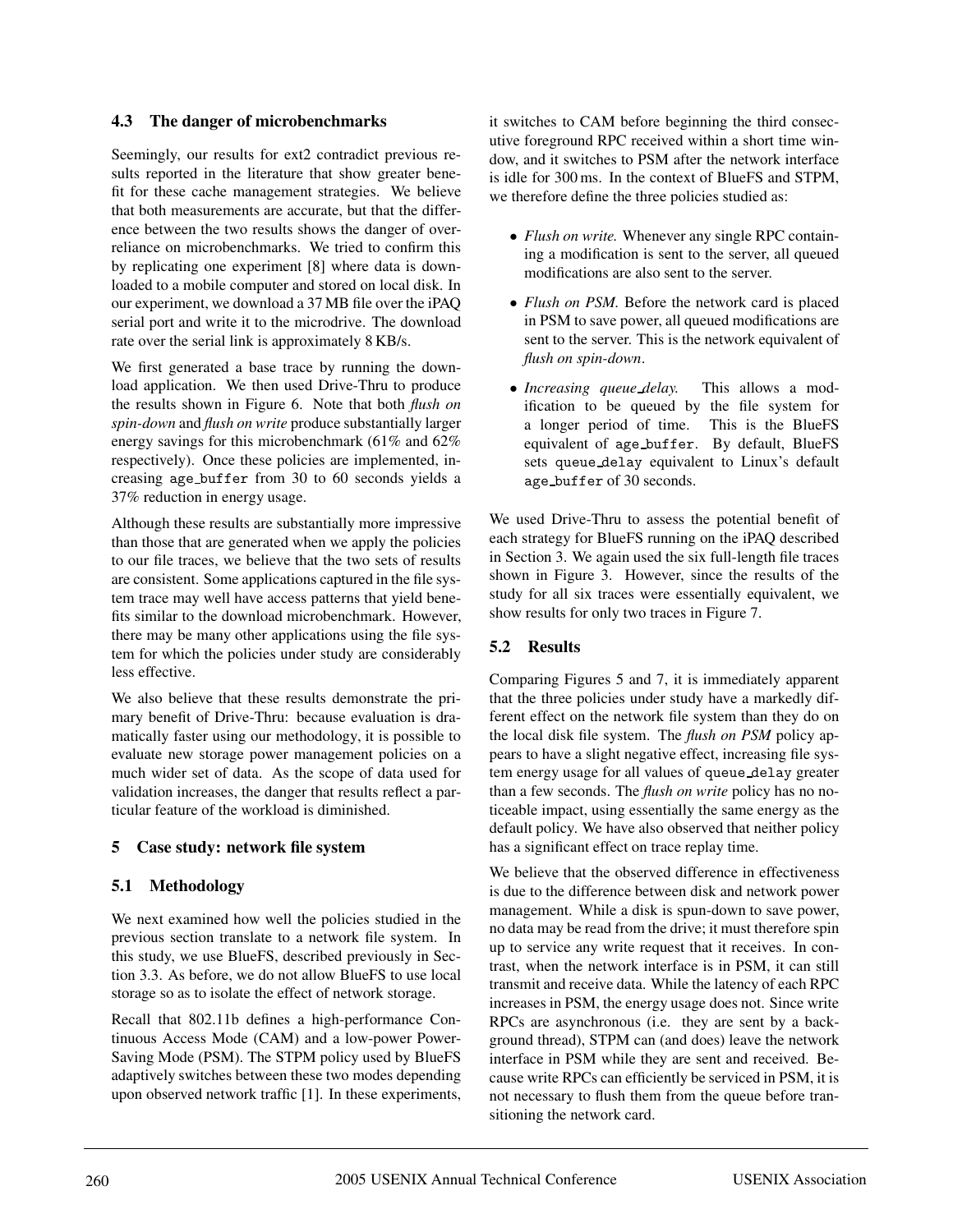

Each graph shows the results of implementing the three cache management policies described in Section 5.1 for BlueFS. We show only energy results since the policies studied had negligible performance impact. Note that the scales are different in each graph.

**Figure 7**. Results from network file system case study

The effect of queue delay in Figure 7 is also striking. While all six traces show considerable benefit from setting queue delay greater than zero, no trace showed more than a trifling benefit from increasing queue delay beyond two seconds. This came as a complete surprise to us (the creators of BlueFS), since we expected the effect of queue delay to mirror that of age buffer for ext2.

In BlueFS, queue delay directly affects the durability of file data, since writes are only guaranteed to be safe from client crash once the server replies to a RPC. Since there is almost no performance or energy cost, this study made a convincing case to us that we should decrease queue delay from 30 to 2 seconds for the BlueFS server write queue—we explore this further in the next section.

The speedup obtained by using Drive-Thru is somewhat less for network file systems than for local file systems. The base trace takes longer to generate since operations must be performed synchronously and each operation requires a network round-trip. However, even for the generation of a single data point, Drive-Thru was 38–116 times faster than trace replay for the file system traces we studied. In total, we were able to generate the results in this case study over 13,000 times faster using Drive-Thru than we would have been able to generate them them if we had used trace replay on a live system.

#### **6 Optimizing the Blue file system**

We are applying the lessons from these case studies to BlueFS. Since BlueFS layers its client disk cache on top of ext2, the results of the first case study apply to its local cache, whereas the results of the second case study apply to its network communication.

The first lesson is that different storage devices require different policies. Policies such as *flush on spin-down* that benefit disk storage are detrimental to network storage. We therefore changed BlueFS to allow these policies to be selectively applied to each network or local storage device attached to the mobile computer. Note that BlueFS already allowed each network or local storage device to select its own queue delay.

Our second lesson is that we should implement *flush on spin-down* for local disk-based storage. We modified the disk power management module used by BlueFS to call the Linux kernel routine that flushes dirty cache blocks for a particular device (fsync dev) before the module spins down the disk. This required only 20 lines of source code.

We ran the 45-minute Purcell trace used in Section 3 on BlueFS with and without our modification. Our experimental setup was the same as before, except that we allowed BlueFS to use both the network server and a local cache on the microdrive's ext2 file system. As shown in Figure 8, using *flush on spin-down* for the local cache reduces file system energy usage by 12.4%. Note that this improvement is for a file system that has already been substantially optimized to reduce energy usage. Given that this change also reduces trace execution time, it seems a nice improvement. Although total energy savings for the entire system is only 1.4%, our experiment assumes that the handheld does not hibernate or employ similar system-wide power-saving modes during periods of inactivity. We make this conservative assumption because our file system traces do not record sufficient information to predict when the system would hibernate.

Finally, we decreased the value of queue delay for the server write queue from 30 seconds to 2 seconds. Using the same 45-minute Purcell trace, we evaluated the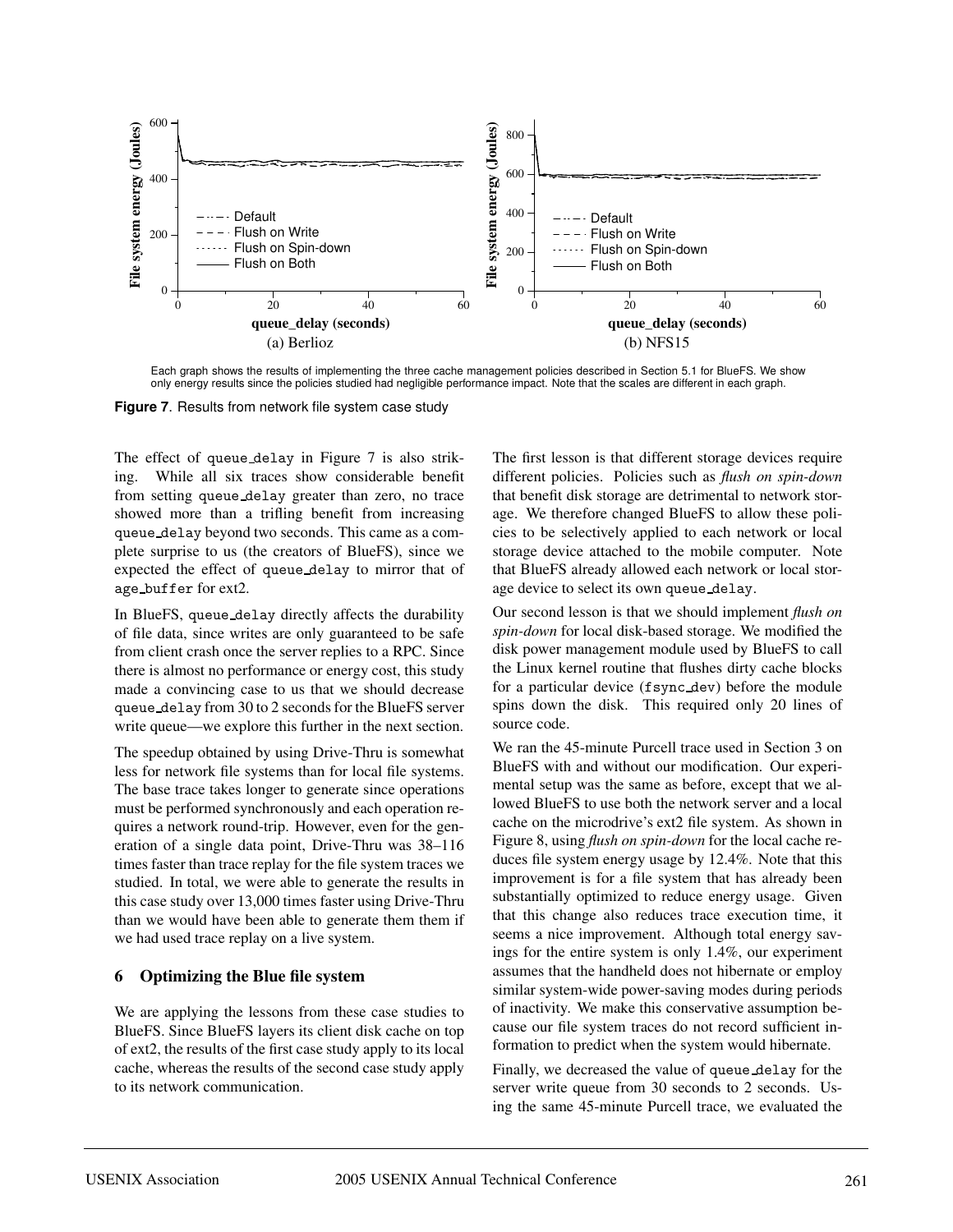|                          | Original         | BlueFS with        | Percentage  |
|--------------------------|------------------|--------------------|-------------|
|                          | <b>BlueFS</b>    | flush on spin-down | improvement |
| Time $(s)$               | 2674 (2671-2677) | 2663 (2661-2665)   | $0.4\%$     |
| Total energy $(J)$       | 5482 (5465-5506) | 5408 (5394-5423)   | $1.4\%$     |
| File system time (s)     | $118(115-121)$   | $105(105-107)$     | 11.0%       |
| File system energy $(J)$ | 597 (580-621)    | 523 (509-537)      | $12.4\%$    |

This shows the results of implementing the flush on spin-down policy in BlueFS. Each value reports measured replay time or energy usage for an approximately 45 minute segment of the Purcell file system trace. Each value shows the mean of three trials with the minimum and maximum given in parentheses.

**Figure 8**. Flush on spin-down in BlueFS

behavior of these two settings for the network-only configuration of BlueFS (omitting the local disk cache). Our results showed that the difference in energy usage between these two values was within experimental error of the 6 Joule difference predicted by Drive-Thru. Further, the time to replay the trace was equivalent within experimental error for the two settings. The benefit of less data loss after a crash seems well worth this cost.

# **7 Related Work**

To the best of our knowledge, Drive-Thru is the first system to quickly and accurately evaluate storage power management by separating out time-dependent and timeindependent behavior. The foundations of our methodology lie in trace replay, which has long been used as an evaluation technique in the storage research community [5, 16, 20, 29]. Recent efforts to improve the accuracy of trace replay [3] could benefit our methodology. However, our key observation is that trace replay that does not preserve operation interarrival times is too inaccurate to model storage power management, while trace replay that preserves interarrival times is too slow. Thus, while trace replay has been used previously to evaluate storage power management [1, 2, 19], the traces used in those studies have been, of necessity, quite short.

Drive-Thru's process of generating the base trace can be viewed as instance of a gray-box system [4]. Both Drive-Thru and the gray-box File Cache Content Detector (FCCD) use a real file cache to estimate cache contents. In contrast to our work, FCCD provides on-line estimates of cache contents to applications. Drive-Thru's cache content prediction is fundamentally off-line. Our current approach for evaluating each storage hierarchy is to modify the Drive-Thru simulator parameters in order to reflect the file system, cache, and device power management strategies for the system under study. Potentially, it may be feasible to automatically extract Drive-Thru parameters using techniques such as those outlined for semantically-smart disk systems [25].

Discrete event simulation of disk [5] and network [12, 26] behavior is not a contribution of this work. In fact, we use the Dempsey disk simulator directly in our methodology. Similarly, we could potentially use a network simulator such as QualNet [26] or NS-2 [12] to improve Drive-Thru's estimates for network file systems. The focus of our work is above the physical device in the storage hierarchy. We concentrate on the file system, file cache, and device driver where storage power management algorithms are typically implemented.

Similarly, all of the power management strategies that we investigate in our case study have been previously proposed by the research community. The contribution of our work is that we perform the first systematic study of these proposals that uses substantial traces of actual user activity to measure impact on typical file system workloads. Given the several surprising results that we generated through our case study, we believe that this type of comprehensive evaluation is of considerable merit.

A very large number of fixed and adaptive strategies have been proposed for controlling the power state of hard disks [7, 6, 9, 24]. This decision can be augmented by considering additional information provided by applications [2, 8, 28] or based on an OS-level energy budget [31]. It has also been observed that since disk power management algorithms are limited by the lengths of continuous idle time, it might be beneficial to rearrange or prevent disk accesses so that idle times could become longer [8, 22, 28].

# **8 Discussion and Future Work**

We believe that the results of our case studies demonstrate the effectiveness of Drive-Thru's approach to power management evaluation. Because Drive-Thru generates accurate results quickly, we were able to look at a much larger set of data than previous researchers have used in their evaluations. This led to a number of surprising results, three of which we implemented in the Blue file system that we are currently developing.

At the same time, Drive-Thru has several limitations that must be acknowledged. First, our methodology relies on the ability to separate time-dependent and time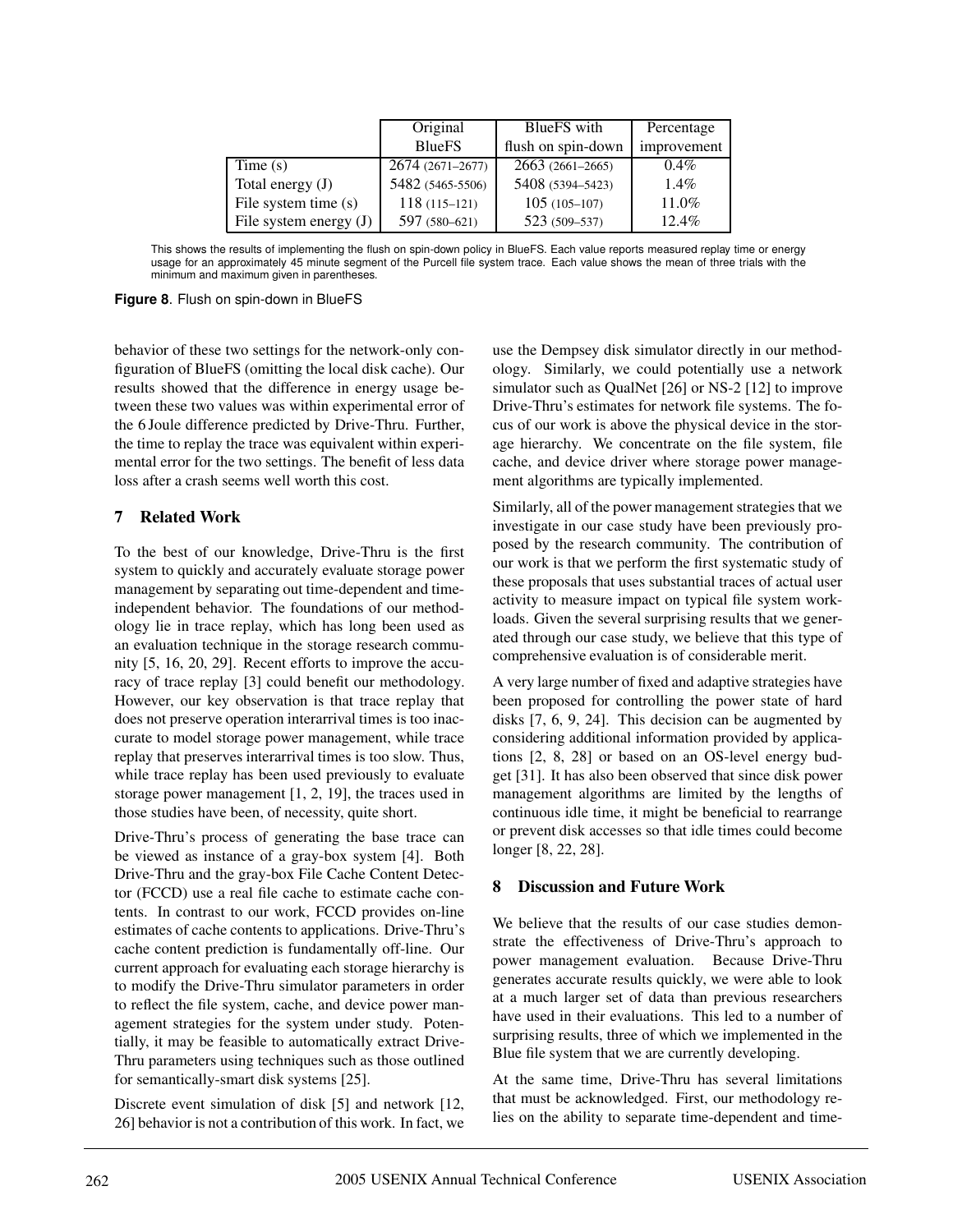independent behavior in storage hierarchies. This separation is not always clear. For instance, dirty blocks may be prematurely evicted from the Linux file cache due to memory pressure. Since the trace replay tool generates little memory pressure of its own, we have never seen this happen. However, Drive-Thru may not be able to handle extremely write-intensive workloads that write blocks at a faster rate than updated writes them to disk. We note that even on an iPAQ with an extremely limited memory capacity (64 MB), our results remain quite accurate.

A second limitation of Drive-Thru is that the accuracy of its evaluation results depend upon how well the particular traces used in the evaluation reflect the actual behavior of the system under study. Good traces of file system activity are a rare commodity. Thus, it may be hard to find a precisely representative sample. Certainly, the traces we used in our study may not be representative of the workload one might see on a Linux handheld. However, we note that this is a limitation of trace replay in general, and is not specific to Drive-Thru. Further, we believe that file system traces, even those not specifically collected on a target platform, are often more representative than application microbenchmarks. In the future, we plan to help remedy this limitation by using the trace capture tool that we have developed to generate traces of file system activity from handhelds and other small, mobile devices.

A final limitation of the Drive-Thru methodology is that we assume that the time-dependent component of storage system behavior is easy to model. This assumption has held for all the systems that we have modeled so far; we have been able to specify time-dependent behavior in a few hundred lines of source code or less. However, as storage systems continue to evolve and become more complex, it is possible that this assumption will no longer hold. One remedy, mentioned in the previous section, may be to use semantically-smart techniques to automatically extract simulation parameters.

#### **9 Conclusion**

We believe that the speed, accuracy, and portability of Drive-Thru make it an extremely valuable tool for the evaluation of storage power management policies. For our study of ext2, we were able to generate results over 40,000 times faster than trace replay on a live system that preserves operation interarrival times. At the same time, our results are within 3-5% of the values that trace replay generates. Further, since our trace replay tool is POSIXcompliant and our simulator is less than 1,000 lines of source code, we believe that Drive-Thru will port relatively easily to new file systems and platforms.

The case studies reported in this paper show the value of our tool. By studying a more comprehensive set of workloads than those studied in the past, we have been able to gain the following insights about the effect of cache behavior on storage power management:

- For the ext2 file system, a *flush on spin-down* policy reduces file system energy usage by 11% with no performance cost and without the need to modify applications. Further, if *flush on spindown* is implemented, a *flush on write* policy realizes little additional benefit.
- Conversely, for the BlueFS network file system, *flush on spin-down* increases energy usage, while *flush on write* has no significant effect.
- Increasing the Linux age buffer parameter to a value greater than 30 seconds yields little energy savings (8%) to offset the additional danger of data loss during system crash.
- The BlueFS queue delay parameter for network RPCs can be reduced to 2 seconds to improve consistency without substantially sacrificing performance or energy usage.
- Operating systems should not set age buffer and the disk spin-down time to the same value.

The last two results came as complete surprises to us. This demonstrates an additional benefit of Drive-Thru: because we are able to evaluate a large parameter space quickly, we have the opportunity to mine for insights that would not otherwise be apparent. We are currently using Drive-Thru in our ongoing development of the Blue file system. Our efforts have already yielded the three enhancements described in Section 6. Based on these results, we are confident that Drive-Thru can be of considerable use in developing energy-efficient storage.

## **Acknowledgments**

We thank Fengzhou Zheng and the Dempsey team for making their tool available to us. We would also like to thank Minkyong Kim, Jay Lorch, and Lily Mummert for providing file system traces. Manish Anand, Edmund B. Nightingale, Ya-Yunn Su, the anonymous reviewers, and our shepherd, Carla Ellis, made many suggestions that improved the quality of this paper. The work is supported by the National Science Foundation under award CCR-0306251, and by an equipment grant from Intel Corporation. Jason Flinn is supported by NSF CAREER award CNS-0346686. The views and conclusions contained in this document are those of the authors and should not be interpreted as representing the official policies, either expressed or implied, of NSF, Intel, the University of Michigan, or the U.S. government.

## **References**

- [1] ANAND, M., NIGHTINGALE, E. B., AND FLINN, J. Self-tuning wireless network power management. In *Proceedings of the 9th Annual Conference on Mobile Computing and Networking* (San Diego, CA, September 2003), pp. 176–189.
- [2] ANAND, M., NIGHTINGALE, E. B., AND FLINN, J. Ghosts in the machine: Interfaces for better power management. In *Proceedings of the 2nd Annual Conference on Mobile Computing*